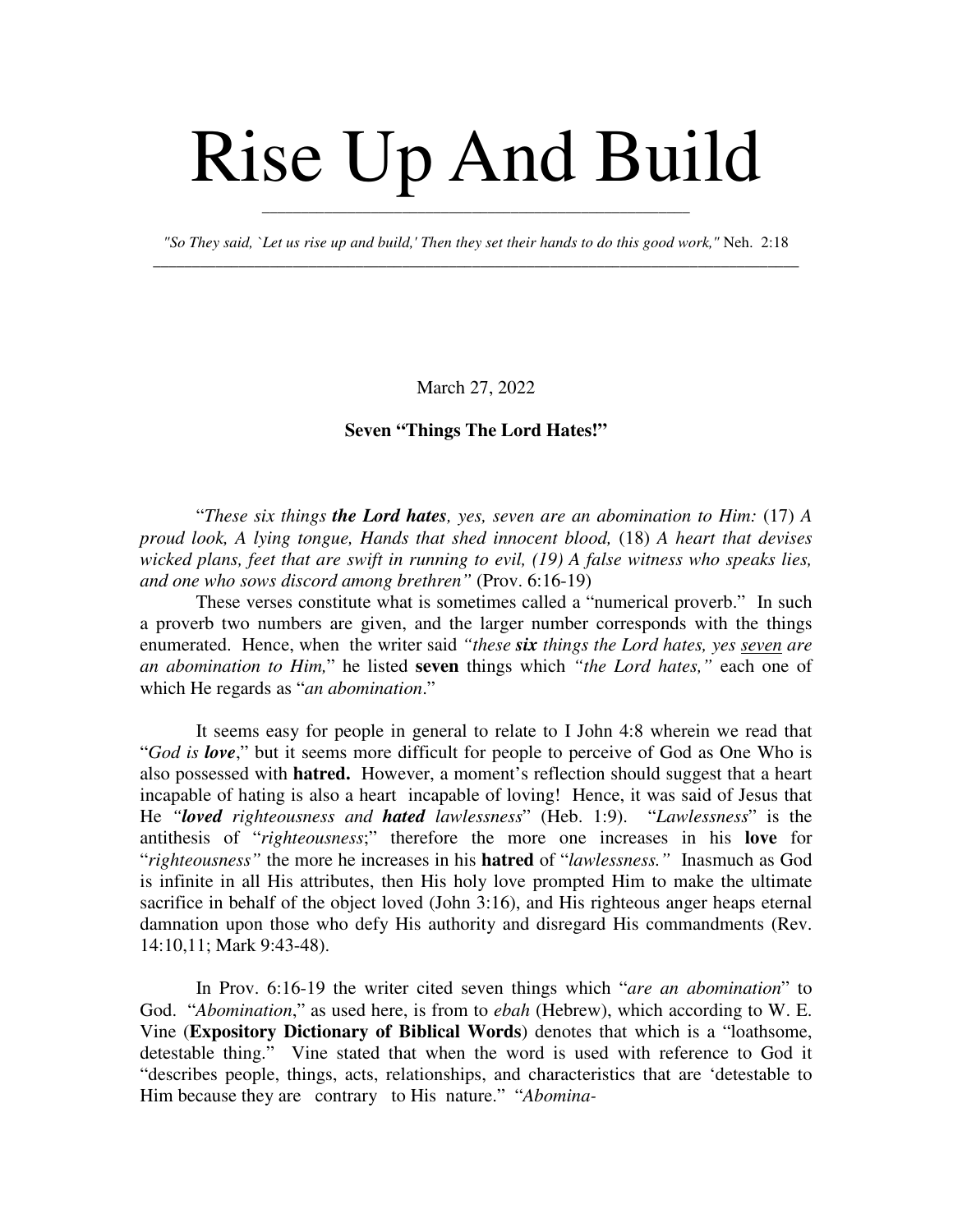*nation*" and such cognate words as "loathsome" and "detestable" are filled with emotion. No one is indifferent about that which he abhors, loathes, or detests! Hence, when we read of the things which "*are an abomination*" to God, you can be sure that He does not view these things with an attitude of Divine indifference! And if **we** act with wisdom **we** will strive to love what **God** loves, and hate what He hates. In Bible terminology, we must "*Abhor; what is evil," and we must "cling to what is good*" (Rom. 12:9).

Having to some degree, set forth the gravity of possessing an attitude, or pursuing a course which God *"hates*" and regards as "*an abomination*," let us now focus on each of these items in greater detail.

#### **God Hates:**

**1. "***A proud look***."** Not just the "*look*," but the haughty, high-minded spirit behind the look. The Bible clearly states that *"pride goes before destruction, and a haughty spirit before a fall*" (Pro. 16:18). Indeed this truth is illustrated again and again in Old Testament times. We read of "*the pride of Moab*" (Isa. 16:6), *"the pride of Judah"* (Jer. 13:9), *"the pride of Israel*" (Hos 5:5), *"the pride of the Philistines*" (Zech. 9:6), and "*the pride of Assyria"* (Zech. 10:11, and we also read of the **fall** of each of these nations. In view of the fact that *"all have sinned*" (Rom. 3:23), and in view of the fact that the best among us are but *"unprofitable servants*" (Luke 17:10), it ill behooves any of us to be lifted up with pride!

**2. "A** *Lying Tongue***."** God "*cannot lie*" (Tit. 1:2), whereas the devil "*is a liar and the father of it*" (John 8:44). The first sin came about because Eve believed the devil's lie (Gen. 3:1-6). *"A lying tongue*" is inherently an insult to the flawless character of God Who "*cannot lie*" (Tit. 1:2), and *"a flattering mouth works ruin*" (Prov. 26:28). The first case of discipline in the church was that of God striking Ananias and Sapphira his wife dead because they **lied** to the Holy Spirit (Acts 5:1-11). One contributing factor in the fall of Judah lay in the fact that so many of her prophets would *"prophesy lies*," proclaim "*a false vision...and the deceit of their hearts*" (Jer. 14:14). Someone has said that "sin has many tools, but a lie is the handle that fits them all." In view of the fact that "*all liars shall have their part in the lake which burns with fire and brimstone*" (Rev. 21:8), it behooves one to be scrupulously honest!

**3.** *"Hands that shed innocent blood."* In the ten commandments God said to Israel, "*You shall not murder*" (Ex. 20:13). Under the Patriarchal Age God said "Whosoever sheds man's blood, By man his blood shall be shed, for in the *image* of God *He made man*" (Gen. 9:6). In the New Testament murder is listed as a work of the flesh, concerning which we are plainly told *"that those who practice such things shall not inherit the kingdom of God*" (Gal. 5:19-21). But history is replete with examples of those who committed murder. Cain, the first born son of the first couple, "*rose up against Abel his brother and killed him*" (Gen. 4:8). King Manasseh *"shed very much innocent blood, till he had filled Jerusalem from one end to another*" (2 Kings 21:16). Every time a baby is aborted *"innocent blood*" is being shed. Any society that continues to tolerate, legalize, subsidize, and justify such wholesale shedding of "*innocent blood*," sooner or later, will suffer the adverse consequences! Cf. 2 Kings 24:1-4).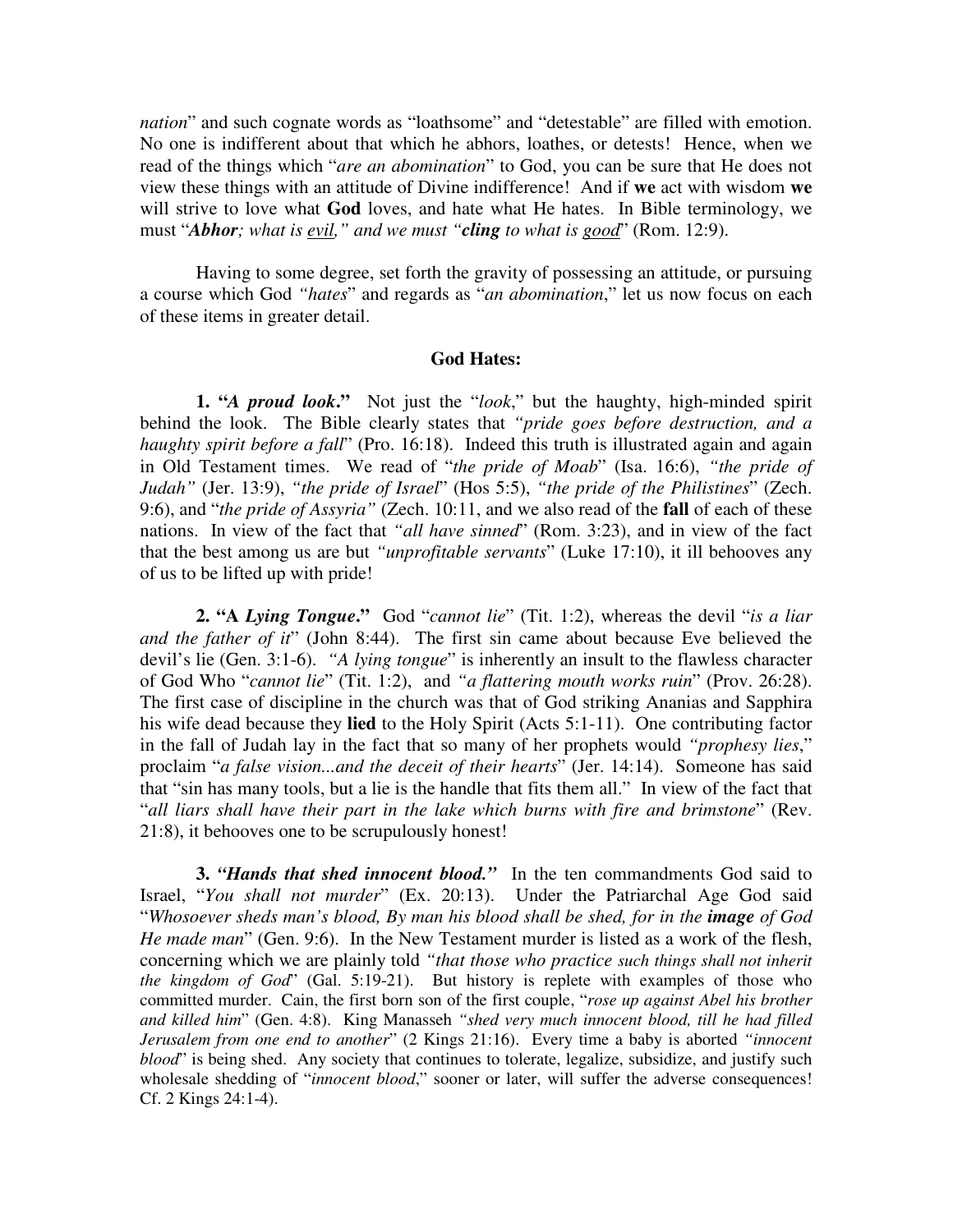**4. "***A heart that devises wicked plans."*All sin originates in the heart (Matt. 15:19; Jas. 1:13-15). One should keep his "*heart with all diligence, for out of it springs the issues of life*" (Prov. 4:23). It is almost axiomatic when people's "*thoughts are thoughts of iniquity*," then *"their works are works of iniquity"* (Isa. 59:6,7). The worst pollution in the world is the pollution of the heart. Toxic poisoning in city dumps is nothing compared with Satanic poisoning in human hearts. Yet millions voluntarily focus their minds upon that which is lurid, lascivious, unclean, impure, sensual, and devilish. If we want to go to heaven we must keep ourselves *"pure*" (I Tim. 5:22), and this begins with a complete cleansing job on the heart!

**5.** *"Feet that are swift in running to evil."* A wicked heart and swift feet make for a deadly combination. Feet that are *"swift in running to evil*" are feet that reflect an eagerness, an enthusiasm to do what is evil. God **abhors** *"feet that are swift in running to evil,*" but in contrast He said *"how beautiful are the feet of those who preach the gospel of peace, who bring glad tidings of good things*" (Rom. 10:15). Our feet should follow "*the path of righteousness*" (Psa. 23:3), and we must never follow "*the way of the wicked*" (Psa. 146:9).

**6. "***A false witness who speaks lies."* The second item mentioned in this list is *"a lying tongue*." This item also denotes a lying tongue, but it is the tongue of a perjurer. God said to Israel, "*You shall not bear false witness against your neighbor"* (Ex. 20:16). When Jesus was subjected to the mock trial of the Sanhedrin court "*false witnesses*" were used to testify against Him (Matt.26:64). In our society bearing false witness can land a person **in jail**, but in God's righteous and just system the bearing of false witness can land a person **in hell**!

**7.** *"One who sows discord among brethren***."** It is so easy to sow the seeds of strife, discord, and turmoil. Sometimes these "*seeds*" are sown inadvertently, as one spreads misinformation passed on by a trusted friend. Such "*seeds*" may be sown by false accusation, a careless, or an ill-timed remark, or through words spoken hastily in anger. The first recorded quarrel was between brothers (Cain and Abel). Bible students are well acquainted with the rivalry, strife, and bitterness between Esau and Jacob, twin brothers. Speaking bluntly, I would say that any fool can sow discord among brethren, but those who are Christ-like endeavor "*to keep the unity of the Spirit in the bond of peace*" (Eph. 4:3).

#### **Conclusion:**

We have cited seven things which "*are an abomination*." These things involve the misuse of the eyes, tongue, heart, hands, and feet. They include such things as pride, lying, and murder, all of which are in close juxtaposition. However, in contrast to these seven things, each of which is "an abomination," we call to mind the seven character qualities identified in the Beatitudes in the Sermon on the Mount (Matt. 5:1-11), and which stand in marked contrast to these things which God hates. It is far better to become such people who are described as "*Blessed*" than to pursue those things which "*God hates*," and which He described as "*an abomination*." Consider ye well!

 **\*\*\*\*** —Bobby Witherington

### **Pray Fervently! Work Hard!**

**Bible Thought:** "*Be ye steadfast, unmoveable, always abounding in the work of the Lord, for as much as ye know that your labor is not in vain in the Lord"* (I Corinthians 15:58).

**The Life** of Jesus is a marvelous example of fervent prayer and hard work. Prayer prepares us for work. Work necessitates prayer. Never should we view prayer as a substitute for work,.